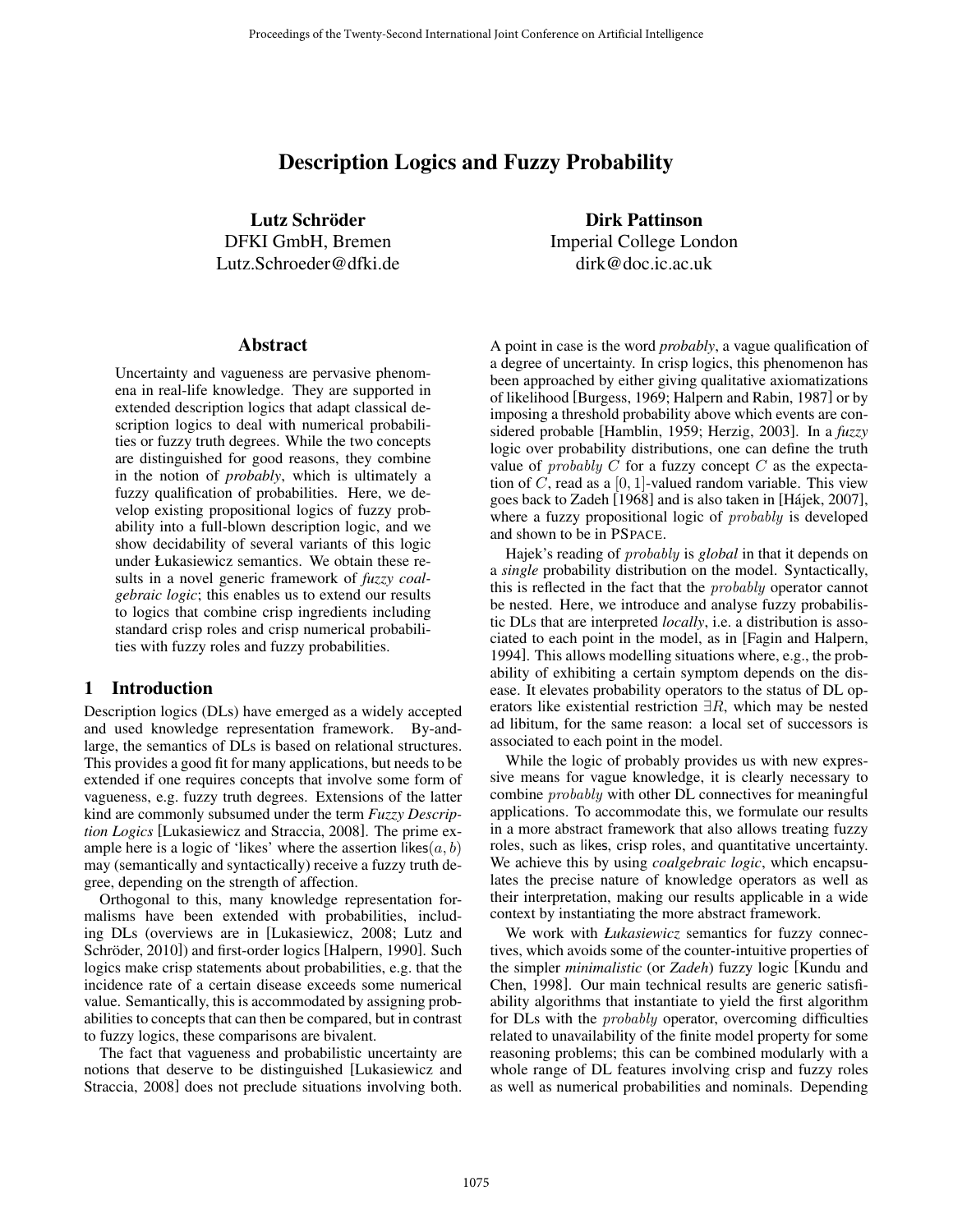on details of the logic, our algorithms run in NEXPTIME or EXPSPACE, respectively, and in particular match the current best upper bound for Łukasiewicz fuzzy  $ALC$ , NEXPTIME as implicit in [Straccia, 2005].

Related Work An overview of fuzzy and (quantitative) probabilistic description logics is given in [Lukasiewicz and Straccia, 2008]. Early research was focused on fuzzy DLs with Zadeh semantics, whose complexity is typically that of their classical counterparts; in fact, the nature of logical consequence does not change much, either [Straccia, 2001; Stoilos *et al.*, 2007]. Fuzzy DLs with Łukasiewicz semantics are perceived to have better logical properties and have therefore received increased recent attention, e.g. [Hájek, 2005; Straccia, 2005; Bobillo and Straccia, 2011], but appear to have significantly higher complexity. For Łukasiewicz fuzzy ALC with general concept inclusions, even the finite model property fails [Bobillo *et al.*, 2010], so that we focus on acyclic TBoxes.

## 2 Fuzzy Description Logics by Example

Fuzzy description logics come in many different flavours. Roles may be fuzzy, crisp, or probabilistic, and operators come in various shapes and formats. All extend propositional logic, which we equip with Łukasiewicz semantics throughout this work (see Section 3), and in particular include connectives  $\Box$  (fuzzy conjunction) and  $\triangleright$  (fuzzy implication). Beyond this, our logics feature generic modal operators from a given set  $\Lambda$  parametrizing the syntax, to capture various modes of expression; given an operator  $\heartsuit \in \Lambda$ , we can form the concept  $\heartsuit C$  from a concept C. For readability, we focus on single roles here, the extension to multiple roles even with structurally different interpretations being straightforward.

We take the interpretation of a concept  $C$  to be a map  $\llbracket C \rrbracket$  :  $X \rightarrow [0,1]$  that assigns truth values to individuals in the carrier  $X$  of a model. If the structure underlying the model is crisp, we use *thresholds* to define the semantics of operators, given by

$$
[\![C]\!]_{\alpha} = \{ x \in X \mid [\![C]\!](x) \ge \alpha \}
$$

so that  $\llbracket C \rrbracket_{\alpha}$  is the set of those individuals that satisfy concept C with degree at least  $\alpha$ .

*Fuzzy* ALC *with crisp roles.* The syntax of ALC arises via  $\Lambda = \{\exists\},\$ i.e. we use existential restriction as single operator. Models take the shape  $(X, \xi, \pi)$  where X is a set (of individuals),  $\xi: X \to \mathcal{P}(X)$  determines the relational successors and  $\pi$  is a fuzzy valuation of atomic concepts. Given a concept  $C$ with interpretation  $\llbracket C \rrbracket : X \to [0,1]$ , we put

$$
\llbracket \exists C \rrbracket(x) = \sup\{\alpha \mid \xi(x) \cap \llbracket C \rrbracket_{\alpha} \neq \emptyset\}
$$

using the threshold notation introduced above. The primary purpose of this logic, called  $\mathcal{ALC}_1(C)$  in the sequel, is to import relational knowledge into a fuzzy setting.

*Fuzzy* ALC. The syntax of fuzzy ALC is as above  $(\exists$  is the only operator) but interpreted over fuzzy relations. Thus, models are of type  $(X, \xi, \pi)$  as above but  $\xi : X \to (X \to \pi)$ [0, 1]) is fuzzy and relates x and x' with degree  $\xi(x)(x')$ . The interpretation of ∃ now takes the form

$$
\llbracket \exists C \rrbracket(x) = \sup\{\xi(x)(y) \sqcap \llbracket C \rrbracket(y) \mid y \in X\}
$$

where  $\Box$  is Łukasiewicz conjunction. It agrees with the standard semantics of fuzzy ALC [Lukasiewicz, 2008] (and is compatible with the semantics of  $ALC<sub>L</sub>(C)$ ). We call this logic  $\mathcal{ALC}_L(F)$ .

*Quantitative fuzzy* ALC is interpreted over local probability distributions and asserts likelihoods. We use operators  $\mathbf{M}_p$ , read 'with probability more than p', where  $p \in [0, 1] \cap \mathbb{Q}$ . Again, models take the form  $(X, \xi, \pi)$ , but now  $\xi : X \to$  $\mathcal{D}(X)$  associates a discrete probability distribution  $\xi(x)$  to each  $x \in X$  (i.e.  $\mathcal{D}(X) = \{ \mu : X \to [0,1] \mid \sum_{x \in X} \mu(x) =$ 1. For a concept C we have

$$
[\![\mathbf{M}_p C]\!](x) = \sup \{ \alpha \mid \xi(x) (\llbracket C \rrbracket_\alpha) > p \}
$$

where  $\llbracket C \rrbracket : X \to [0, 1]$ . Informally, if the truth value of  $M_pC$  at x is  $\alpha$ , then the local measure at x assigns probability > p to the set individuals that satisfy C with degree  $\geq \alpha$ , and  $M_p$  picks the largest such  $\alpha$ . The interpretation of  $M_p$ depends on the *local* probability distributions, thus, e.g., allowing us to model the mentioned fact that the probability of exhibiting a given symptom varies between diseases. E.g., we can express that encephalitis will show up as a headache with probability of more than  $0.8$  (encephalitis  $\triangleright M_{0.8}$  headache). We use  $\mathcal{ALC}_{\mathsf{L}}(Q)$  to refer to this logic, and  $\mathcal{ALC}_{\mathsf{L}}(Q_{fin})$  to denote the variant that is interpreted w.r.t. finitely supported probability distributions.

*The logic of probably* lifts the logic of fuzzy probability [Hájek, 2007] to a description logic context that allows arbitrary nesting of the probably operator. Syntactically, we have a single operator **P** (read 'probably'), interpreted over probability distributions as above, where

$$
[\![\mathbf{P}C]\!](x) = \mathsf{E}_{\xi(x)}([\![C]\!]) = \sum_{y \in X} [\![C]\!](y) \cdot \xi(x)(y);
$$

i.e. **P**C is the expectation of C under the local distribution  $\xi(y)$ . Under a causal reading (different from the previous example), headache  $\triangleright$  **P**head trauma asserts the vague probability judgement that an observed head trauma is probably the cause of a headache. We write  $ALC_{L}(P)$  for the logic with the probably operator, and  $\mathcal{ALC}_L(P_{fin})$  to designate an interpretation over finitely supported distributions.

*The logic of generally.* This logic, similar to  $ALC<sub>L</sub>(P)$ , has a single operator **G**, read 'generally', or 'with high probability'. Again, models are of the form  $(X, \xi, \pi)$  where  $\xi : X \to \mathcal{D}(X)$ . The interpretation of **G** uses an explicit conversion function  $h : [0, 1] \rightarrow [0, 1]$  (monotone, continuous, and piecewise linear) associating to a probability  $p$  the degree  $h(p)$  to which p is 'high'. We stipulate that

$$
[\![\mathbf{G} C]\!](x) = \sup\{\alpha \sqcap h(\xi(x)([\![C]\!]_\alpha))\}.
$$

Here,  $\alpha$  is a threshold value for membership in C, and the truth value of **G**C depends on both this threshold (the left conjunct) and the degree to which the likelihood of membership in C being  $\geq \alpha$  is considered high (the right conjunct). In this logic, denoted by  $\mathcal{ALC}_L(G)$  (and  $\mathcal{ALC}_L(G_{fin})$ for its finitely supported semantics), we can express, e.g., that headaches *generally* respond to analgesics.

*Combinations and multiple roles.* The heart of the semantics of all logics discussed above is coalgebraic, i.e. models are defined in terms of observations  $X \to TX$  where T can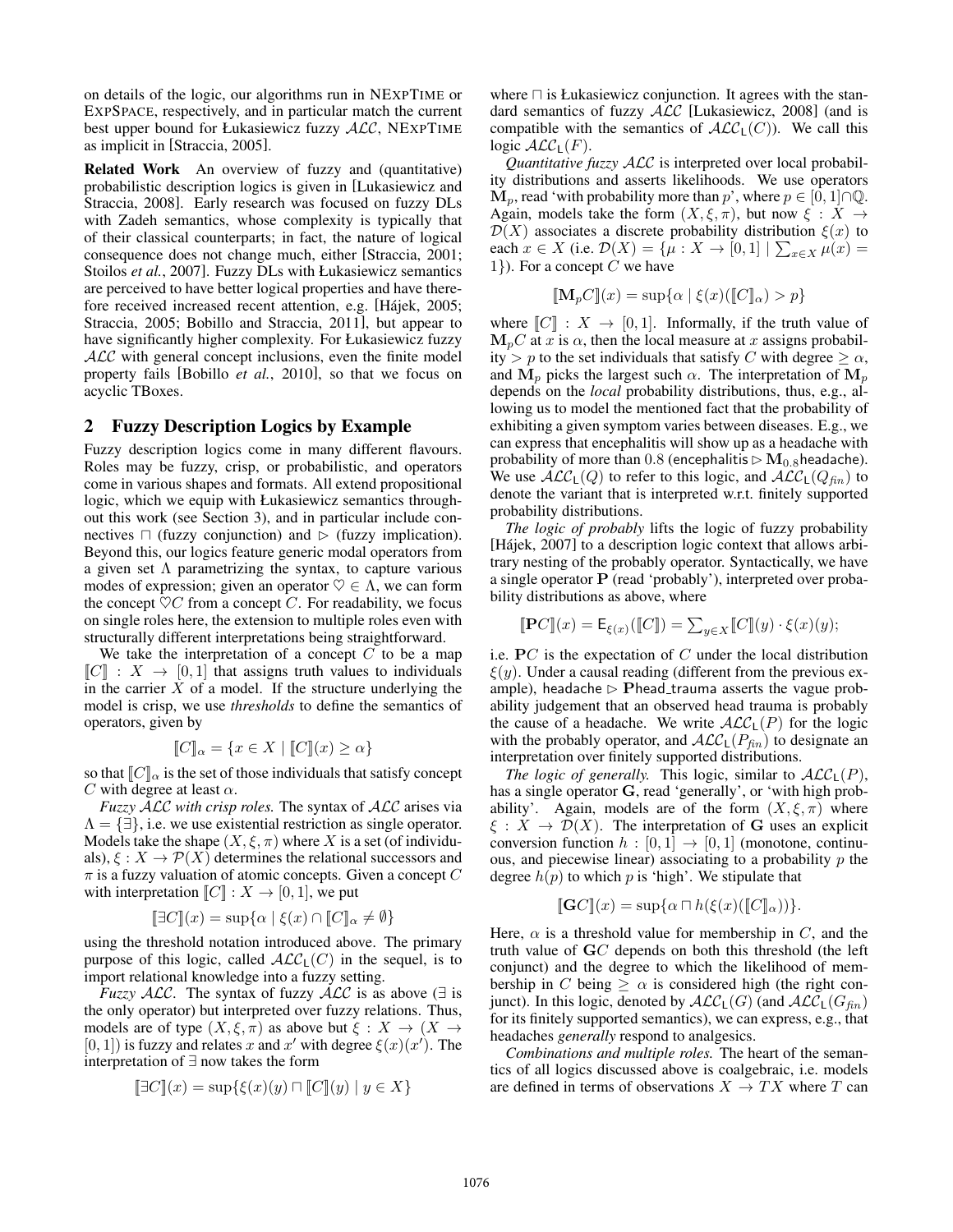be varied as needed. This makes it easy to combine features and roles: if roles  $R_i$  are interpreted w.r.t. structures of shape  $X \to T_i X$  ( $i = 1, 2$ ), then models  $X \to T_1 X \times T_2 X$  interpret their combination by projecting to the respective component.

## 3 Preliminaries

To account for various different reasoning principles and compositionality, we parametrize our exposition *syntactically* over a set  $\Lambda$  of unary modal operators (higher arities are straightforward). The set  $\mathcal{F}(\Lambda)$  of *concepts* is given by

$$
\mathcal{F}(\Lambda)\ni C,D::=A\mid C\sqcap D\mid \neg C\mid \heartsuit C
$$

(with  $C \sqcup D := \neg(\neg C \sqcap \neg D)$  and  $C \triangleright D := \neg C \sqcup D$ ), where  $\heartsuit \in \Lambda$  and A is an atomic concept. The *size* |C| of a concept C counts the number of logical operators and atomic concepts in C. As we can emulate atomic concepts by modal operators that ignore their argument, we omit them in the following. *Substitutions* are maps  $\sigma : V \to \mathcal{F}(\Lambda)$  for a typically finite set V of variables; the size of  $\sigma$  is  $|\sigma| = \sum_{v \in V} |\sigma(v)|$ .

The *semantics* is then determined by the following data. Firstly, we fix the underlying type of *structures* by choosing a *set functor* T, i.e. a construction that assigns to each set X a set TX of *clusters* over X, and to each map  $f: X \to Y$  a map  $Tf: TX \to TY$ , preserving identities and composition. Concepts are interpreted over (coalgebraic) T*-models* M =  $(X, \xi)$  consisting of a set X of *states* and a map  $\xi : X \to TX$ assigning to each state x a cluster  $\xi(x)$  of successor states. E.g., if  $TX = [0,1]^X \times [0,1]^{\text{At}}$  where At is a set of atomic concepts, then T-models are fuzzy Kripke models. Second, all operators  $\heartsuit \in \Lambda$  are assigned a *fuzzy predicate lifting*  $[\heartsuit]$ , i.e. a family of maps

$$
[\![ \heartsuit ]\!]_X:[0,1]^X \to [0,1]^{TX} \qquad \text{for all sets } X
$$

that lifts fuzzy subsets of  $X$  to fuzzy subsets of  $TX$ , subject to the naturality condition  $[\![\heartsuit]\!]_X(A \circ f) = [\![\heartsuit]\!]_Y(A) \circ Tf$  for  $f: X \to Y$ ,  $A \in [0,1]^Y$ . The extension  $\llbracket C \rrbracket_M : X \to [0,1]$ of a concept C in  $M = (X, \xi, \pi)$  is defined recursively by pointwise application of the underlying propositional connectives according to Łukasiewicz semantics, i.e.  $\llbracket C \sqcap D \rrbracket(x) =$  $\max\{0, [C](x) + [D](x) - 1\}$  and  $[-C](x) = 1 - [C](x)$ , and the clause

$$
[\![\heartsuit C]\!] = [\![\heartsuit]\!]_X ([\![C]\!]_M) \circ \xi.
$$

We fix  $\Lambda$ , T, and the assignment of liftings throughout, and refer to these data collectively as a *logic* L.

Example 3.1 (Fuzzy coalgebraic description logics). All examples presented in Section 2 and their modular combinations can be expressed in the coalgebraic framework. E.g. for the *probably*-operator,  $TX = \mathcal{D}(X)$  as in Section 2, and we have the lifting

$$
[\![\mathbf{P}]\!]_X(A)(\mu) = \sum_{x \in X} A(x) \cdot \mu(x)
$$

that recovers the semantics introduced in Section 2.

We are concerned with the *satisfiability* problem for DLs, which comes in a number of variants depending on how we deal with truth values.

Definition 3.2 (Constraints). A *comparison operator* is one of  $=, \leq, \geq, \leq, \geq$ . A *constraint*  $\sigma \bowtie \kappa$  consists of a substitution  $\sigma: V \to \mathcal{F}(\Lambda)$ , a valuation  $\kappa: V \to [0,1]$ , and a comparison operator  $\bowtie$ . We say that  $\sigma \bowtie \kappa$  is *satisfiable* if there exists a T-model  $M = (X, \xi)$  and a state  $x \in X$  such that for all  $v \in V$ ,  $\llbracket \sigma(v) \rrbracket_M(x) \bowtie \kappa(v)$ . The  $\bowtie$ -satisfiability *problem* is to decide whether a constraint  $\sigma \bowtie \kappa$  is satisfiable.

Note that a constraint  $\sigma \bowtie \kappa$  is essentially a conjunction  $\bigwedge_{v\in V}\sigma(v)\bowtie\kappa(v)$ . Evidently,  $\bowtie$ -satisfiability reduces to  $\leq$ satisfiability for  $\bowtie \in \{ =, \geq \}$ , and  $>$ -satisfiability reduces to <sup>&</sup>lt;-satisfiability. None of <sup>≤</sup>-satisfiability and <sup>&</sup>lt;-satisfiability seem to reduce to the other. Note that <-satisfiability subsumes the dual of the *validity problem*, i.e. to decide whether a formula is always satisfied with truth degree 1.

# 4 Generic Closed Interval Satisfiability

We now develop generic reasoning procedures for coalgebraic fuzzy description logics, which we mainly instantiate to fuzzy probability. A substantial technical role is played by the distinction between closed and open truth degree intervals, i.e.  $\lt$ -satisfiability and  $\le$ -satisfiability. Our generic algorithms are of high complexity (NEXPTIME and EXPSPACE) but match existing algorithms for fuzzy  $ALC$ , which produce exponential-size mixed integer linear programming problems [Straccia, 2005]. The model constructions that witness correctness of our algorithms remove operators layer-by-layer, leading to the following notion of decomposition.

Definition 4.1 (Top-level decomposition). A *top-level decomposition* of a substitution  $\sigma : V \to \mathcal{F}(\Lambda)$  is a decomposition  $\sigma = \sigma^{\sharp} \sigma^{\flat}$  where  $\sigma^{\flat} : W \to \mathcal{F}(\Lambda)$ ,  $\sigma^{\sharp} : V \to$ Prop $(\Lambda(W))$ , and every variable in W occurs exactly once in  $\sigma^{\sharp}$ . Here,  $\Lambda(W) = \{ \heartsuit w \mid w \in W \}$  are operator-prefixed formulas over W, and for any set Z,  $Prop(Z)$  denotes propositional combinations of elements of Z. This determines  $\sigma^{\sharp}, \sigma^{\flat}$ uniquely up to renaming the variables in  $W$ .

In other words, the arguments of the top-most modal operators in  $\sigma$  are replaced with variables from W in  $\sigma^{\sharp}$ , and  $\sigma^{\flat}$ records which formulas these variables stand for.

Definition 4.2 (Theory of a substitution). Let  $\sigma : V \rightarrow$  $\mathcal{F}(\Lambda)$  be a substitution. The *theory* of  $\sigma$  is the set

$$
\mathsf{Th}(\sigma) = \{\kappa: V \to [0,1] \mid \sigma = \kappa \text{ satisfies} \}.
$$

That is,  $\text{Th}(\sigma)$  records the possible joint truth values that the formulas  $\sigma(v)$  can attain.

Definition 4.3 (Local constraints and models). A *local constraint*  $\Gamma = (\gamma, \sigma \bowtie \kappa)$  over sets V, W of variables consists of a set  $\gamma \subseteq (V \to [0, 1])$  of valuations for V, a substitution  $\sigma: W \to \text{Prop}(\Lambda(V)),$  a valuation  $\kappa: W \to [0,1]$ , and a comparison operator  $\bowtie$ . A *local model*  $M = (X, \tau, t)$  over V consists of a set X, a valuation  $\tau : V \to (X \to [0,1]),$ and a cluster  $t \in TX$ . We say that  $\Gamma$  is *satisfiable* if there exists M as above such that  $M \models \Gamma$  in the sense that for all  $x \in X$ ,  $\tau^T(x) \in \gamma$ , where  $\tau^T(x)(v) = \tau(v)(x)$ , and for all  $w \in W$ ,  $\llbracket \sigma(w) \rrbracket_M \bowtie \kappa(w)$ . Here, evaluation  $\llbracket \phi \rrbracket_M$  of  $\phi \in \text{Prop}(\Lambda(\bar{V}))$  over M is defined by extending the assignment

$$
[\![\heartsuit a]\!]_M = [\![\heartsuit]\!](\tau(a))(t)
$$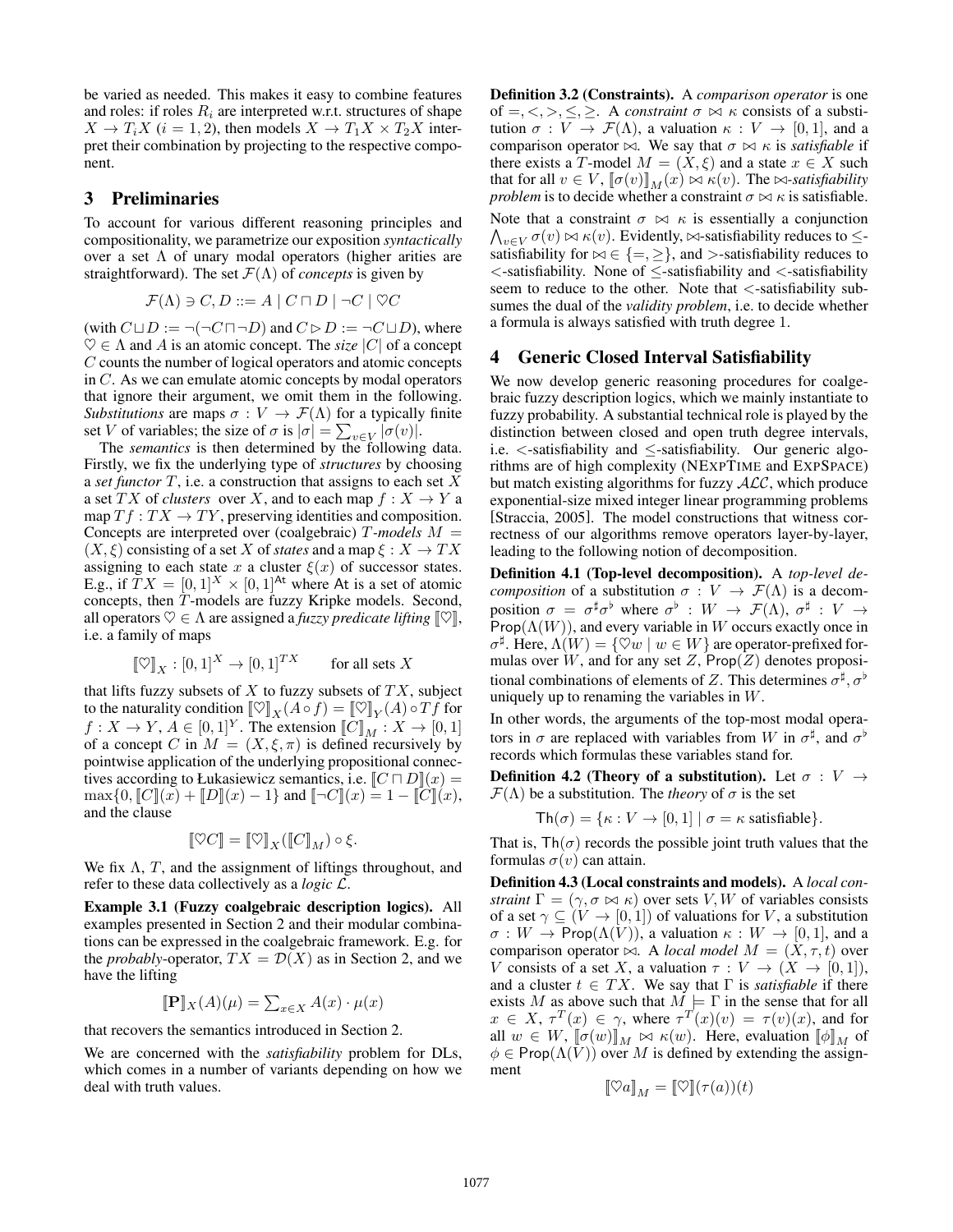to (Łukasiewicz) propositional combinations.

Definition 4.4 (Local small model properties). We say that  $\mathcal L$  has the *local finite (polysize)*  $\bowtie$ -model property for a comparison operator  $\bowtie$  if whenever a local constraint  $(\gamma, \sigma \bowtie \kappa)$ is satisfiable, then it is satisfiable in a local model  $(X, \tau, t)$ with X finite (|X| polynomially bounded in  $|\sigma|$ ).

**Remark 4.5.** It is clear that the local finite (polysize)  $\bowtie$ model properties for  $\bowtie \in \{ =, \leq, \geq \}$  are equivalent, similarly for  $\bowtie \in \{ \lt, \gt\}$ . Moreover, the local finite (polysize) <sup>≤</sup>-model property implies the local finite (polysize) <sup>&</sup>lt;-model property. It is unlikely that the converse holds; a possible counterexample is precisely  $ALC<sub>L</sub>(P)$  (Example 4.6). Moreover, despite the implication between the respective local small model properties, it does not seem to be the case that <sup>&</sup>lt;-satisfiability can easily be reduced to <sup>≤</sup>-satisfiability.

**Example 4.6.** It follows from results of [Hajek, 2007] that  $ALC<sub>L</sub>(P)$  has the local polysize  $\lt$ -model property. The proof relies on continuity arguments and on approximating infinite sums by finite partial sums. Essentially the same arguments work for the other probabilistic logics  $\mathcal{ALC}_{\mathsf{L}}(Q)$ ,  $ALC<sub>L</sub>(G)$ . No similar result is known for  $\leq$  in place of  $\lt$ , even relaxing polysize to finite. Of course, the local finite ≤-model property trivially holds for any finitely branching logic, including the finitely branching probabilistic logics  $ALC_{L}(X_{fin})$  for  $X \in \{Q, P, G\}$ ; the local polysize  $\leq$ -model property then follows by results from linear programming as carried out for  $P$  in [Hajek, 2007].

Fuzzy  $\cal{ALC}$  ( $\cal{ALC}_L(F)$ ) and  $\cal{ALC}_L(C)$  do have the local finite ≤-model property, which can be proved rather easily from the fact that solvability of systems  $Ax \leq b$  of linear inequalities (for a matrix  $A$  and a vector  $b$ ) is closed under infima in b; again, the polysize sharpening follows. (For  $ALC<sub>L</sub>(F)$ , the local finite  $\leq$ -model property follows alternatively from results of [Hájek, 2005], which however employ heavy-weight methods from fuzzy first-order model theory.)

**Theorem 4.7 (Local reduction).** Let  $\sigma : V \to \mathcal{F}(\Lambda)$  be a *substitution with top-level decomposition*  $\sigma = \sigma^{\sharp} \sigma^{\flat}$ , let  $\bowtie \in$  $\{=,<,>,\leq,\geq\}$ *, and let*  $\kappa: V \to [0,1]$  *be a valuation. Then*  $\sigma \bowtie \kappa$  *is satisfiable iff the local constraint* 

$$
(\mathsf{Th}(\sigma^\flat),\sigma^\sharp\bowtie\kappa)
$$

*is satisfiable.*

In the presence of the local finite  $\le$ -model property, the local reduction theorem immediately implies a shallow tree model property. While in the classical case and in the very similar case of Zadeh logics [Straccia, 2001] the tree structure of models can often be exploited to obtain PSPACE decision procedures that explore one branch of the tree at time, this does not seem to be possible for Łukasiewicz logics, in which the branches are arithmetically entangled. We thus state only the arising exponential model property:

Corollary 4.8 (Exponential model property). *Let* L *have the local polysize* ≤*-model property. Then every satisfiable constraint*  $\sigma \leq \kappa$  *is satisfiable in a model with at most exponentially many states in*  $|\sigma|$ *.* 

One then typically obtains a translation of the satisfiability problem into an exponential sized constraint in a suitable formalism, depending on the nature of the modalities:

Definition 4.9. We say that L is *polynomially existential firstorder* if for every finite set X,

1. the set  $TX$  of clusters over  $X$  can be represented by a polynomial-sized existential first-order formula  $\phi_X$  over the reals (i.e.  $TX \cong \{(y_1, ..., y_n) | \phi(y_1, ..., y_n)\}\)$ , and

2. for every  $\heartsuit \in \Lambda$  and every comparison operator  $\bowtie$ , the formula  $[\![\heartsuit]\!]_X(A)(t) \bowtie a$  is expressible as an existential first-order formula over the reals in the variables a and  $A_x$ ,  $x \in X$ , the latter representing the truth values  $A(x)$ , and additional variables  $y_i$  describing  $t \in TX$  according to 1., of polynomial size in  $|X|$ .

If, additionally, all atoms in the mentioned first-order formulas are linear inequalities, then L is *polynomially MILP*.

**Example 4.10.** The logic  $ALC<sub>L</sub>(P)$  is polynomially existential first-order:  $\mu \in \mathcal{D}(X) \cap [\![\mathbf{P}]\!]_X(A)(\mu) = a$  is expressed by the existential (in fact, quantifier-free) first-order formula

 $\phi_X := \bigwedge_{x \in X} \mu_x \ge 0 \cap \sum_{x \in X} \mu_x = 1 \cap \sum_{x \in X} A_x \mu_x = a$ involving variables  $a$  and  $A_x$  as in Definition 4.9 and variables  $\mu_x$  representing probabilities  $\mu(x)$ ; the size  $|\phi_X|$  is clearly polynomial in |X|. The logics  $\mathcal{ALC}_L(X)$ , for  $X \in$ 

 $\{C, F, Q, G\}$ , are even polynomially MILP. Since mixed integer linear programming is in NP and the existential fragment of the first order logic of the reals is in PSPACE [Canny, 1988], we obtain

Corollary 4.11 (Complexity of ≤-satisfiability). *Let* L *have the local polysize*  $\leq$ *-model property, and let*  $\bowtie \in \{<,\leq\}.$ *Then*  $\bowtie$ -satisfiability is in EXPSPACE if  $\mathcal L$  is polynomially ex*istential first-order, and in* NEXPTIME *if* L *is polynomially MILP.*

**Example 4.12.** By the above,  $\bowtie$ -satisfiability in  $ALC_1(C)$ and  $\mathcal{ALC}_L(F)$  is in NEXPTIME for  $\bowtie \in \{<,\leq\}$ . For fuzzy  $ALC$  ( $ALC<sub>L</sub>(F)$ ), this is exactly the complexity of the existing algorithms [Straccia, 2005]; we do not know of any matching lower bound. Moreover,  $\bowtie$ -satisfiability for ∈ {<, ≤} in the *finitely branching* probabilistic logics  $ALC_{L}(X_{fin})$  is in EXPSPACE for  $X = P$ , and in NEXPTIME for  $X \in \{Q, G\}$ .

## 5 Generic Open Interval Reasoning

We now analyse the case where the local finite ≤-model property and hence Corollary 4.8 are not available, a case that we are particularly interested in as it includes the general forms of the probabilistic logics  $\mathcal{ALC}_L(X)$ ,  $X \in \{Q, P, G\}$ . The main reason for studying the infinitely branching case instead of just assuming finite branching is to ensure that restricting to the finite does not introduce artifacts into the mechanisms of logical consequence (see, e.g., [Schockaert *et al.*, 2009] for the effects of just restricting Łukasiewicz semantics to finitely many values).

In the absence of the local finite  $\le$ -model property, we focus on <-satisfiability, which then brings topological and metric concepts into play [Hájek, 2007]. Recall that a function  $f: X \to Y$  between metric spaces is k-Lipschitz contin*uous* for  $k \in \mathbb{R}$  if  $d(f(x), f(y)) \leq kd(x, y)$  for all  $x, y \in X$ (where we denote both metrics by  $d$ ). It is one of the pleasant features of Łukasiewicz semantics that its operators are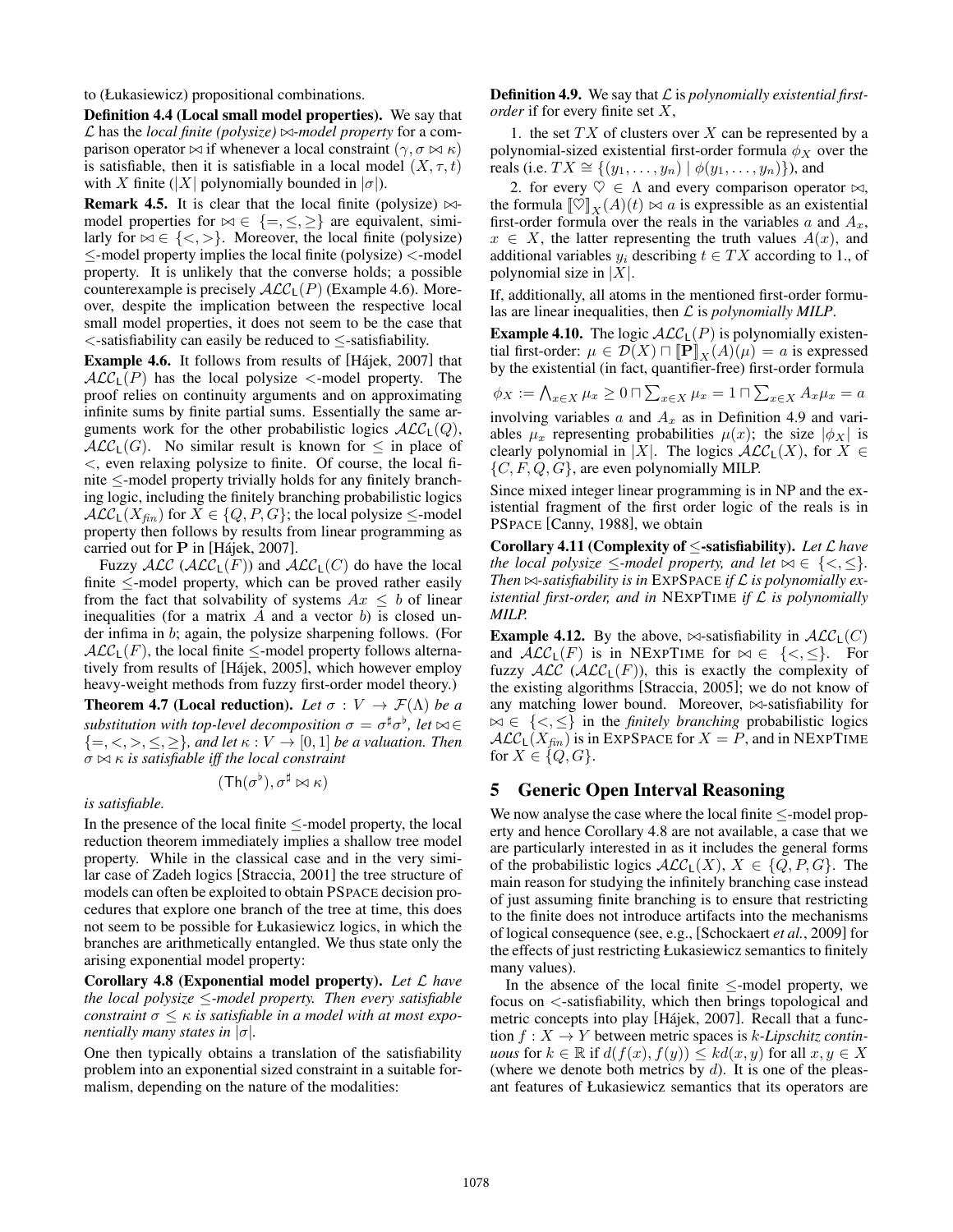Lipschitz continuous (unlike for Gödel or product logic). For a set X, we regard the set  $X \rightarrow [0, 1]$  as a metric space, equipped with the supremum metric.

**Definition 5.1 (Lipschitz logics).** We say that  $\mathcal{L}$  is *Lipschitz* if for every  $\heartsuit \in \Lambda$  there exists  $k_{\heartsuit} \in \mathbb{Q}$  (*pspace* computable from  $\heartsuit$ ) such that for every every  $t \in TX$ , the map  $(X \rightarrow$  $[0, 1]$   $\rightarrow$   $V$ ,  $A \mapsto [\![\heartsuit]\!]_X(A)(t)$  is  $k_{\heartsuit}$ -Lipschitz continuous.

(Computability of Lipschitz constants is usually not an actual issue, and in fact often all operators are 1-Lipschitz.)

Example 5.2. All logics of Section 2 are Lipschitz. To see this for  $ALC_{L}(P)$ , let  $\mu \in \mathcal{D}(X)$  be a discrete probability distribution on a set X. We claim that  $[\![P]\!]_X(A)(\mu)$  is 1-Lipschitz in A: We have  $[\![P]\!]_X(A)(\mu) = \sum_{x \in X}^{\infty} \mu(x)A(x)$ ,<br>so if  $A, A' : X \to [0,1]$  such that  $d(A, A') < \varepsilon$ , then  $\left\| [P]_X(A)(\mu) - [P]_X(A)(\mu) \right\| < \sum_{x \in X} \mu(x) \varepsilon = \varepsilon.$ 

The following facts are particular for Łukasiewicz semantics.

Lemma 5.3. *Let* L *be Lipschitz. Then for every substitution*  $\sigma : V \to \text{Prop}(\Lambda(W))$  *and every*  $t \in TX$ *, the map*  $(W \rightarrow (X \rightarrow [0,1])) \rightarrow (V \rightarrow [0,1])$  *sending*  $\tau$  *to*  $\lambda a \in V$ .  $\llbracket \sigma(a) \rrbracket_{\tau}(t)$  *is Lipschitz continuous.* 

**Lemma 5.4.** *Let*  $\mathcal L$  *be Lipschitz. Then*  $\text{Th}(\sigma)$  *is a compact subset of*  $V \to [0, 1]$  *for every substitution*  $\sigma : V \to \mathcal{F}(\Lambda)$ *.* 

Recall that given  $\varepsilon > 0$  and a subset A of a metric space  $(X, d), U_{\epsilon}(A) = \{x \in X \mid d(y, A) < \epsilon\}$ , where  $d(y, A) =$  $\sup_{a \in A} d(y, a)$ . By Lemma 5.4, local reduction leads back to ≤-satisfiability; we escape from this by

Theorem 5.5 (Local <sup>ε</sup>-reduction). *Let* <sup>L</sup> *be Lipschitz and have the local finite*  $\lt$ -model property, and let  $\sigma : V \to \mathcal{F}(\Lambda)$ *be a substitution,* V *finite. Then there exists* k*, pspace computable from*  $\sigma$ *, such that for all valuations*  $\kappa : V \to [0, 1]$ *, the constraint*  $\sigma < \kappa$  *is satisfiable iff the local constraint* 

$$
(U_{\varepsilon}(\mathsf{Th}(\sigma^{\flat})), \sigma^{\sharp} < \kappa - k\varepsilon)
$$

*is satisfiable for some*  $\varepsilon > 0$ *.* 

*Proof sketch.* Let k be the Lipschitz constant of  $\sigma^{\sharp}$ (Lemma 5.3). Then 'only if' is trivial; 'if' relies on compactness (Lemma 5.4) and the local finite <-model property.  $\Box$ 

Theorem 5.6. *Let* L *be Lipschitz and have the local polysize model property. Then* <*-satisfiability (and hence validity) is in* EXPSPACE *if* L *is polynomially first order, and in* NEXPTIME *if* L *is polynomially MILP.*

*Proof.* By recursive translation of  $\sigma < \kappa$  into an exponential size existential first-order formula over the reals; the upper bounds then follow as in Corollary 4.11. The core step in the translation is local  $\varepsilon$ -reduction, in which k is explicitly computed while  $\varepsilon$  is just existentially quantified. The recursive call is then based on the observation that in the notation of Theorem 5.5 and Definition 4.3,  $\tau^T(x) \in U_{\varepsilon}(\text{Th}(\sigma^{\flat}))$  is equivalent to satisfiability of the constraint  $\sigma^{\flat} < \tau^T(x) + \varepsilon \wedge \sigma^{\flat} > \tau^T(x) - \varepsilon$ .  $\sigma^{\flat} > \tau^{T}(x) - \varepsilon.$ 

**Example 5.7.** By Theorem 5.6,  $\lt$ -satisfiability in the general forms of the probabilistic logics  $\mathcal{ALC}_L(X)$  is in EXPSPACE for  $X = P$ , and in NEXPTIME for  $X \in \{Q, G\}$ , i.e. although **G** is intuitively similar to **P**, it is computationally simpler.

Remark 5.8. The combination of logics as discussed at the end of Section 2 inherits the respective conditions of Theorem 5.6 and Corollary 4.11 from its constituents, so that the combination of logics satisfying the relevant assumptions is decidable in NEXPTIME or EXPSPACE, respectively.

Remark 5.9 (Reasoning with acyclic TBoxes). As usual, it is unproblematic to deal with *acyclic TBoxes* by on-the-fly expansion [Lutz, 1999] without affecting complexity.

Satisfaction operators and ABox reasoning For the sake of readability, we have omitted ABox reasoning from the presentation so far. It is easy to extend our results to cover not only ABoxes, but even *nominals* i, j, . . . taken from a fixed set N, and *satisfaction operators*  $\mathcal{Q}_i$ ,  $i \in N$ . Nominals are designated atomic concepts which are interpreted as crisp singletons, i.e. individual states in a model, which are then called *named states*. Concepts  $\mathcal{Q}_i C$  evaluate to the truth value of C in the state i. We can then express *concept assertions*  $C(i) \bowtie a$ , where C is a concept,  $i \in N$ , and  $a \in [0, 1]$ , by conjuncts  $\mathbb{Q}_i C \bowtie a$  in a constraint. By using nominals in concepts, we can express also *role assertions*; e.g., in fuzzy  $\text{ALC}$ ,  $(\text{Q}_i \exists R. j) \bowtie a$  is equivalent to  $R(i, j) \ge a$  (and we can indeed also express role constraints of the form  $R(i, j) \leq a$ , which are excluded, e.g., in [Straccia, 2005]). We do not impose the unique name assumption; distinctness of nominals i, j is expressed by  $(\mathbb{Q}_i \neg j) \geq 1$  or by  $(\mathbb{Q}_i \neg j) > 0$ .

The extension of our results to the arising *fuzzy coalgebraic hybrid logic* follows the lines of [Myers *et al.*, 2009]. This requires adapting the notion of local constraint and local model to accommodate nominals, and restructuring the local reduction theorem. Details are omitted for lack of space; we note only that where the truth values of subformulas of the target formula and the ABox at named states are nondeterministically guessed in the crisp setting, we instead introduce existentially quantified real variables in the fuzzy setting. With these modifications, the generic complexity results obtained so far (Corollary 4.11, Theorem 5.6) extend to the hybrid case, and their instantiation to our example logics requires only minor adaptation of the proofs of the local small model properties. Taking into account modularity (Remark 5.8), we obtain the following specific upper complexity bounds:

1. *Fuzzy* ALCO*:* Reasoning with ABoxes and acyclic TBoxes in the fuzzy version of the description logic  $ALCO$  $(ALC$  with nominals) is in NEXPTIME, even when satisfaction operators are included. To our knowledge, this logic was not previously known to be decidable (previous algorithms for fuzzy description logics with nominals [Bobillo and Straccia, 2011] are limited to the finitely-valued version of Łukasiewicz semantics).

2. *Fuzzy probability:* The upper bound NEXPTIME remains valid if we extend fuzzy  $ALCO$  with crisp roles, quantitative probability operators  $M_p$ , and the *generally* operator **G**. If we add the *probably* operator **P**, the upper bound jumps to EXPSPACE. Here, the comparison operators admissible in the ABox are the same as for satisfiability checking, i.e. unrestricted in the finitely branching case, and  $>$ ,  $<$  in the countably branching case.